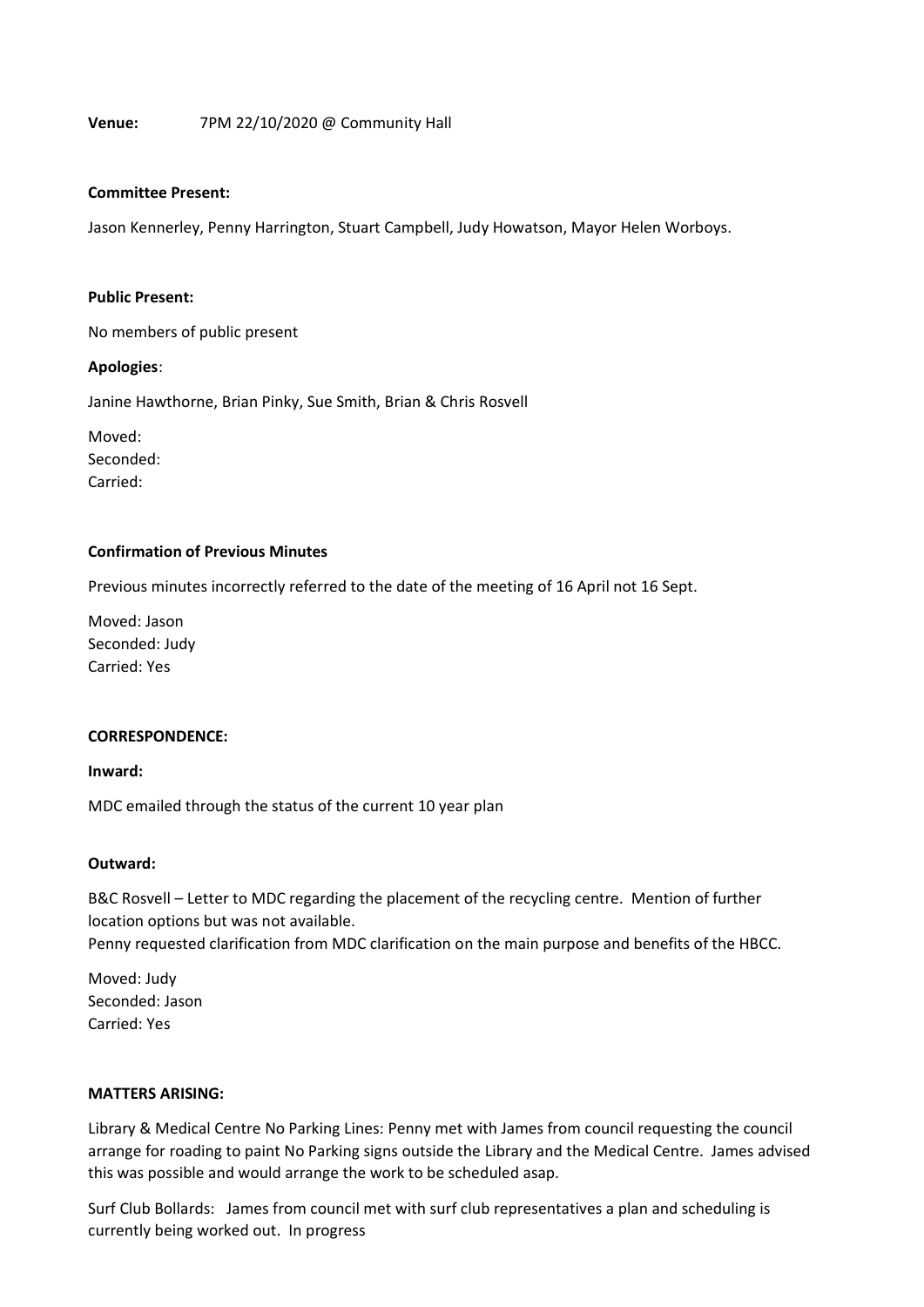# **Recycling**

The digging out as agreed initially by the council had been scheduled for 5 Oct but as yet nothing appears to have happened. Stuart reported that the council team had concerns on the costs but again we raised the issue of health & safety and Stuart and the Mayor have agreed to progress and find the necessary funding. The plan to move the containers about 5m further into the bank adding a wider and greater area in the front. Jason suggested that the fly tipping was becoming a negative aspect and HBCC to investigate additional signs. Cameras focussing on the area will also assist. Judy to talk to Rongotea who have recently installed cameras about any issues and setup costs etc. HBCC has a volunteer who keeps the area tidy but the major issue will be health & safety.

Judy stated that in previous years an additional rubbish container is positioned on the beach to assist in taking the additional load; this also helps in keeping the beach tidy. Check further with council about exactly what and how we can arrange again for this year.

# **Camera:**

If the camera on the recycling progresses, we will make a submission to the Central Energy Trust for funding to facilitate.

# **Meeting Frequency:**

Discussion about the frequency of these meetings perhaps monthly two frequent. We will keep the November 19 meeting but as no meetings over the Xmas period we will look to recommence the committee in February and the move into a quarterly schedule. 19/2; 20/5; 19/8; 18/11.

**Phoenix Palms:** Discussion around the recent Matamata Councils stance removing these trees. The trees encourage pigeons, rats & have very poisonous leaves. Trees on private grounds outside of council remit but anything on berms can be investigated.

# **COMMUNITY FACILITIES STRATEGY:**

Waitangi Day Fund:

There was a funding allocation available but with many events outside of Himatangi regularly scheduled for this weekend it was not believed feasible that we would get adequate community support to make a viable event.

# Fire hydrant:

Judy raised that the council had back last year that they would facilitate testing of the hydrants but as yet nothing appears to be scheduled. Fire personnel would need to get the roading team onboard if they were to conduct this alone making it not a feasible option. In 2019 Hamish Waugh was to follow up and arrange. The mayor raised this also given the recent Sanson fire.

There is still ignorance of the 'total fire ban' on the beach by locals and visitors although signage around. Guy Fawkes in two weeks, so we need to be vigilant on potential fires as result etc.